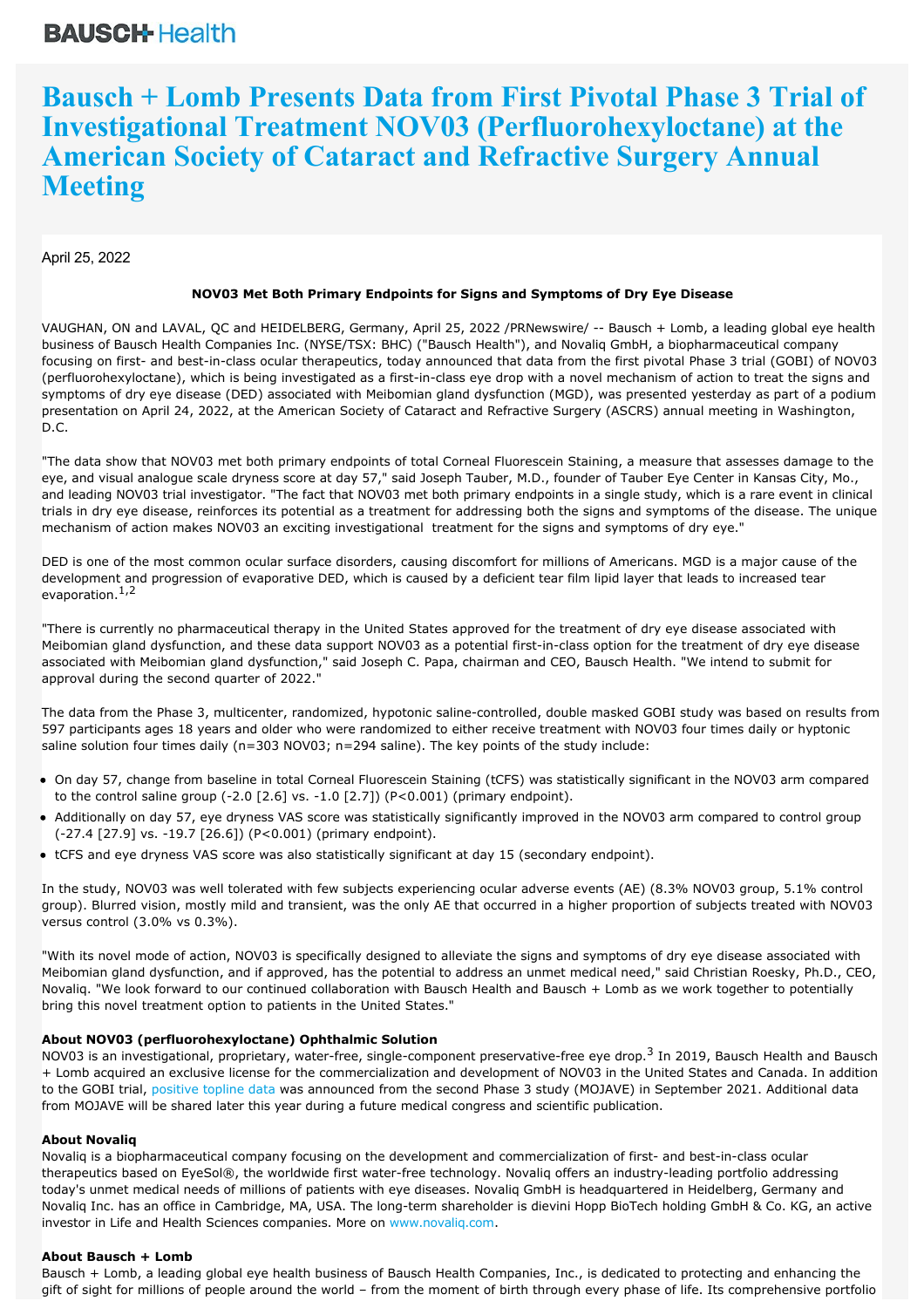of more than 400 products includes contact lenses, lens care products, eye care products, ophthalmic pharmaceuticals, over-thecounter products and ophthalmic surgical devices and instruments. Founded in 1853, Bausch + Lomb has a significant global research and development, manufacturing and commercial footprint with more than 12,000 employees and a presence in nearly 100 countries. Bausch + Lomb is headquartered in Vaughan, Ontario with corporate offices in Bridgewater, New Jersey. For more information, visit [www.bausch.com](https://c212.net/c/link/?t=0&l=en&o=3513308-1&h=393878141&u=https%3A%2F%2Fwww.bausch.com%2F&a=www.bausch.com) and connect with us on [Twitter,](https://c212.net/c/link/?t=0&l=en&o=3513308-1&h=1666483172&u=https%3A%2F%2Ftwitter.com%2FBauschLomb&a=Twitter) [LinkedIn,](https://c212.net/c/link/?t=0&l=en&o=3513308-1&h=1761172720&u=https%3A%2F%2Fwww.linkedin.com%2Fcompany%2F5185%2Fadmin%2F&a=LinkedIn) [Facebook](https://c212.net/c/link/?t=0&l=en&o=3513308-1&h=3199978629&u=https%3A%2F%2Fwww.facebook.com%2FBauschandLomb&a=Facebook) and [Instagram](https://c212.net/c/link/?t=0&l=en&o=3513308-1&h=3637298929&u=https%3A%2F%2Fwww.instagram.com%2Fbauschlomb%2F%3Fhl%3Den&a=Instagram).

#### **About Bausch Health**

Bausch Health Companies Inc. (NYSE/TSX: BHC) is a global company whose mission is to improve people's lives with our health care products. We develop, manufacture and market a range of pharmaceutical, medical device and over-the-counter products, primarily in the therapeutic areas of eye health, gastroenterology and dermatology. We are delivering on our commitments as we build an innovative company dedicated to advancing global health. For more information, visit [www.bauschhealth.com](https://c212.net/c/link/?t=0&l=en&o=3513308-1&h=3460972755&u=http%3A%2F%2Fwww.bauschhealth.com%2F&a=www.bauschhealth.com) and connect with us on [Twitter](https://c212.net/c/link/?t=0&l=en&o=3513308-1&h=3765885930&u=https%3A%2F%2Fprotection.greathorn.com%2Fservices%2Fv2%2FlookupUrl%2F3a993f8b-386a-427c-a0f1-18f48c322e3f%2F176%2F346a3d3d25687a8224d1fde913756b5b76e661bb&a=Twitter) and [LinkedIn.](https://c212.net/c/link/?t=0&l=en&o=3513308-1&h=2625401636&u=https%3A%2F%2Fprotection.greathorn.com%2Fservices%2Fv2%2FlookupUrl%2F3e4f5930-dc8f-4dc1-a5a8-8b7aa3b5fd08%2F176%2F346a3d3d25687a8224d1fde913756b5b76e661bb&a=LinkedIn)

#### **Forward-looking Statements**

This news release may contain forward-looking statements, which may generally be identified by the use of the words "anticipates," "hopes," "expects," "intends," "plans," "should," "could," "would," "may," "believes," "estimates," "potential," "target," or "continue" and variations or similar expressions. These statements are based upon the current expectations and beliefs of management and are subject to certain risks and uncertainties that could cause actual results to differ materially from those described in the forward-looking statements. These risks and uncertainties include, but are not limited to, the risks and uncertainties discussed in Bausch Health's most recent annual report on Form 10-K and detailed from time to time in Bausch Health's other filings with the U.S. Securities and Exchange Commission and the Canadian Securities Administrators, which factors are incorporated herein by reference. They also include, but are not limited to, risks and uncertainties caused by or relating to the evolving COVID-19 pandemic, and the fear of that pandemic and its potential effects, the severity, duration and future impact of which are highly uncertain and cannot be predicted, and which may have a material adverse impact on Bausch Health, including but not limited to its project development timelines, launches and costs (which may increase). Readers are cautioned not to place undue reliance on any of these forward-looking statements. These forward-looking statements speak only as of the date hereof. Bausch Health undertakes no obligation to update any of these forward-looking statements to reflect events or circumstances after the date of this news release or to reflect actual outcomes, unless required by law.

#### **Novaliq Media Contact**:

Simone Angstmann-Mehr [info@novaliq.com](mailto:info@novaliq.com)

#### **Bausch Health Investor Contact:** Arthur Shannon [arthur.shannon@bauschhealth.com](mailto:arthur.shannon@bauschhealth.com) (514) 865-3855

(877) 281-6642 (toll free)

#### **Bausch Health Media Contact:**

Lainie Keller [lainie.keller@bauschhealth.com](mailto:lainie.keller@bauschhealth.com) (908) 927-1198

#### **References**

- Leonardi A, Modugno RL, Salami E. Allergy and Dry Eye Disease. Ocul Immunol Inflamm. 2021 Feb 5:1-9. doi: 10.1080/09273948.2020.1841804. Epub ahead of print. PMID: 33544639. Available at [https://pubmed.ncbi.nlm.nih.gov/33544639/](https://c212.net/c/link/?t=0&l=en&o=3513308-1&h=306259462&u=https%3A%2F%2Fpubmed.ncbi.nlm.nih.gov%2F33544639%2F&a=https%3A%2F%2Fpubmed.ncbi.nlm.nih.gov%2F33544639%2F). Accessed 3/23/22.
- Findlay Q, Reid K. Dry eye disease: when to treat and when to refer. Aust Prescr. 2018;41(5):160-163. doi:10.18773/austprescr.2018.048. Available at [https://www.ncbi.nlm.nih.gov/pmc/articles/PMC6202299/](https://c212.net/c/link/?t=0&l=en&o=3513308-1&h=1814547069&u=https%3A%2F%2Fwww.ncbi.nlm.nih.gov%2Fpmc%2Farticles%2FPMC6202299%2F&a=https%3A%2F%2Fwww.ncbi.nlm.nih.gov%2Fpmc%2Farticles%2FPMC6202299%2F). Accessed 3/23/22.
- In December 2019, Bausch Health acquired the rights from Novaliq GmbH to pursue development and commercialization of NOV03 for DED and combination products based on NOV03 in additional ophthalmic indications in the United States and Canada.

*© 2022 Bausch & Lomb Incorporated or its affiliates. BLNP.0029.USA.22*

# **BAUSCH-Health**

## **BAUSCH+LOMB**